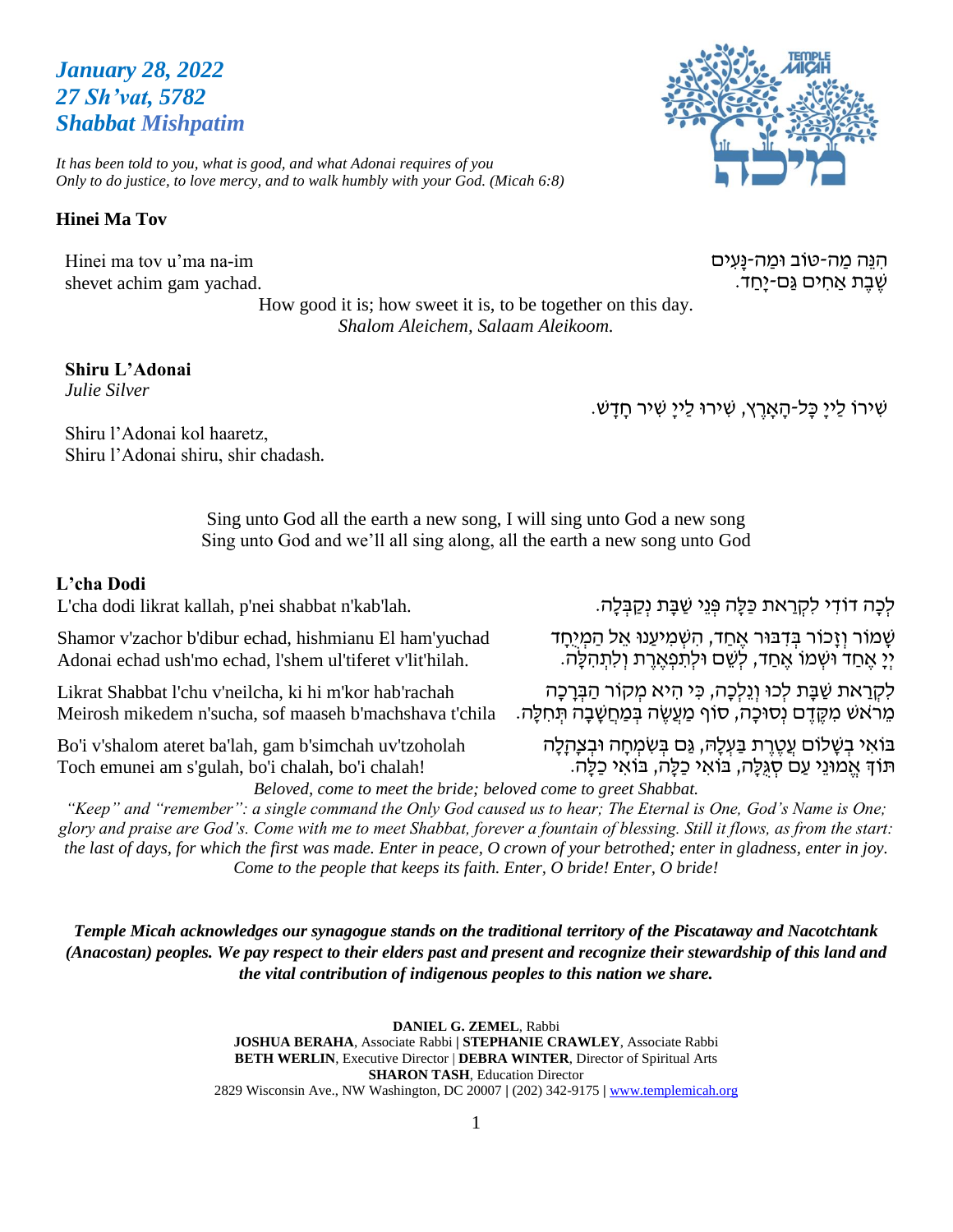#### **Candles**

Baruch Atah, Adonai, Eloheinu, Melech ha'olam, asher kidshanu b'mitzvotav v'tzivanu l'hadlik neir shel Shabbat.

### ּבְּרוּדְ אַתָּה יי, אֱלֹהֵינוּ מֶלֶדְּ הָעוֹלָם, אֲשֶׁר קִדְּשָׁנוּ בְּמִצְוֹתָיו וְצִוָּנוּ לְהַדְלִיק נֵר שֶׁל שַׁבָּת.

*We praise You, Eternal God, Sovereign of the universe. You hallow us with Your Mitzvot and command us to kindle the light of Shabbat.*

### *Refuah Shleimah*

Emily Alpern-Fisch, Alan Appel, Ronni Behar, Ira Berlin, Michael Brenner, Ellen Buckley, Harris Burstin, Rose Burstin, Judith Chisholm, Barbara Cleveland, Netanel Felber, Chelo Fournier, Jeffrey Goodman, Richard Greenfield, Ezra Mac Grossman, David Hahn, Judy Hurvitz, Jennifer Jaye, Martha Lessman Katz, Josh Ketroser, Joan Kupferberg, Wasu Lawal, Philip Levine, Stu Levine, Sam Levinson, Ken Liberstein, Dan Lutenegger, Chris Mahle, Mildred Marin, Pam Marks, Stephanie Mendez, Sophie Meyers, Lynda Mulhauser, Robin Parry, Rachel bat Chava, Rivkah Emet Miriam bat Daniel v'Taejin, Lois Rosen, Eric Rosenberg, Rabbi Steve Sager, Sarah Golde bat Shifrah, David Scheever, Charles Schussheim, Cynthia Seymour, Sam Sinkler, Betty Ustun, Heather Weisman, Mimi Wolf, Sheri Zaitz-Blotner

#### **Mi Shebeirach**

*Music and English lyrics by Debbie Friedman*

מִי שֵׁבֵּרַךְּ אֲבוֹתֵינוּ מִקוֹר הַבְּרָכָה לְאִמוֹתֵינוּ · Mi shebeirach avoteinu m'kor habrachah l'imoteinu

May the Source of strength who blessed the ones before us help us find the courage to make our lives a blessing; and let us say, Amen.

מִי שֶׁבֵּרַךְּ אִמוֹתֵינוּ מִקוֹר הַבְּרַכָּה לְאֲבוֹתֵינוּ  $\sim$  Mi shebeirach imoteinu m'kor habrachah l'avoteinu

Bless those in need of healing with r'fuah sh'leimah, the renewal of body, the renewal of spirit; and let us say, Amen.

#### **Kiddush**

Baruch Atah, Adonai, Eloheinu, Melech ha'olam, borei p'ri hagafen. Baruch Atah, Adonai, Eloheinu, Melech ha'olam, asher kidshanu b'mitzvotav v'ratzah vanu, v'shabat kodsho b'ahavah uv'ratzon hinchilanu, zikaron l'maaseh v'reishit. Ki hu yom t'hilah l'mikra'ei kodesh, zeicher litziat mitzrayim. Ki vanu vacharta v'otanu kidashta mikol ha'amim, v'shabbat kodsh'cha b'ahavah uv'ratzon hinchaltanu. Baruch Atah, Adonai, m'kadeish hashabbat.

ָבָּרוּדְּ אַתָּה יי, אֱלֹהֵינוּ מֵלֵדְ הָעוֹלָם, בּוֹרָא פְּרִי הַגֶּפֶן. בַּרוּךְ אַתָּה יי, אֱלֹהֵינוּ מֶלֶךְ הַעוֹלַם, אֲשֶׁר קִדְּשָׁנוּ בְּמִצְוֹתַיו וְרַצָּה בָנוּ, וְשַׁבָּת קַדְשׁוֹ בְּאַהֲבָה וּבְרַצוֹן הִנְחִילֵנוּ, זִכֲרוֹן לִמְעֵשֶׂה בְרֵאשִׁית. כִּי הוּא יוֹם תְּחִילַּה לִמְקָרָאֵי קֹדֶשׁ, זֶכֶּר לִיצִיאַת מִצְרַיִם. כִּי-בָנוּ בַחַרְתַּ וְאוֹתֲנוּ קִדַשְׁתַּ, ְמִכָּל-הָעַמְיִם, וְשַׁבָּת קָדְשְׁךָ בְּאַהֲבָה וּבְרָצוֹן הִ נְחַ לְתָּ נּו. בָּרּוְך אַ תָּ ה יי, מְ קַ דֵּ ש הַ שַ בָּ ת.

*We praise You, Eternal God, Sovereign of the universe, Creator of the fruit of the vine. We praise You, Eternal God, Sovereign of the universe; You call us to holiness with the Mitzvah of Shabbat – the sign of Your love, a reminder of Your creative work, and of our liberation from Egyptian bondage, our day of days. On Shabbat especially, we hearken to Your call to serve You as a holy people. We praise You, O God, for the holiness of Shabbat.*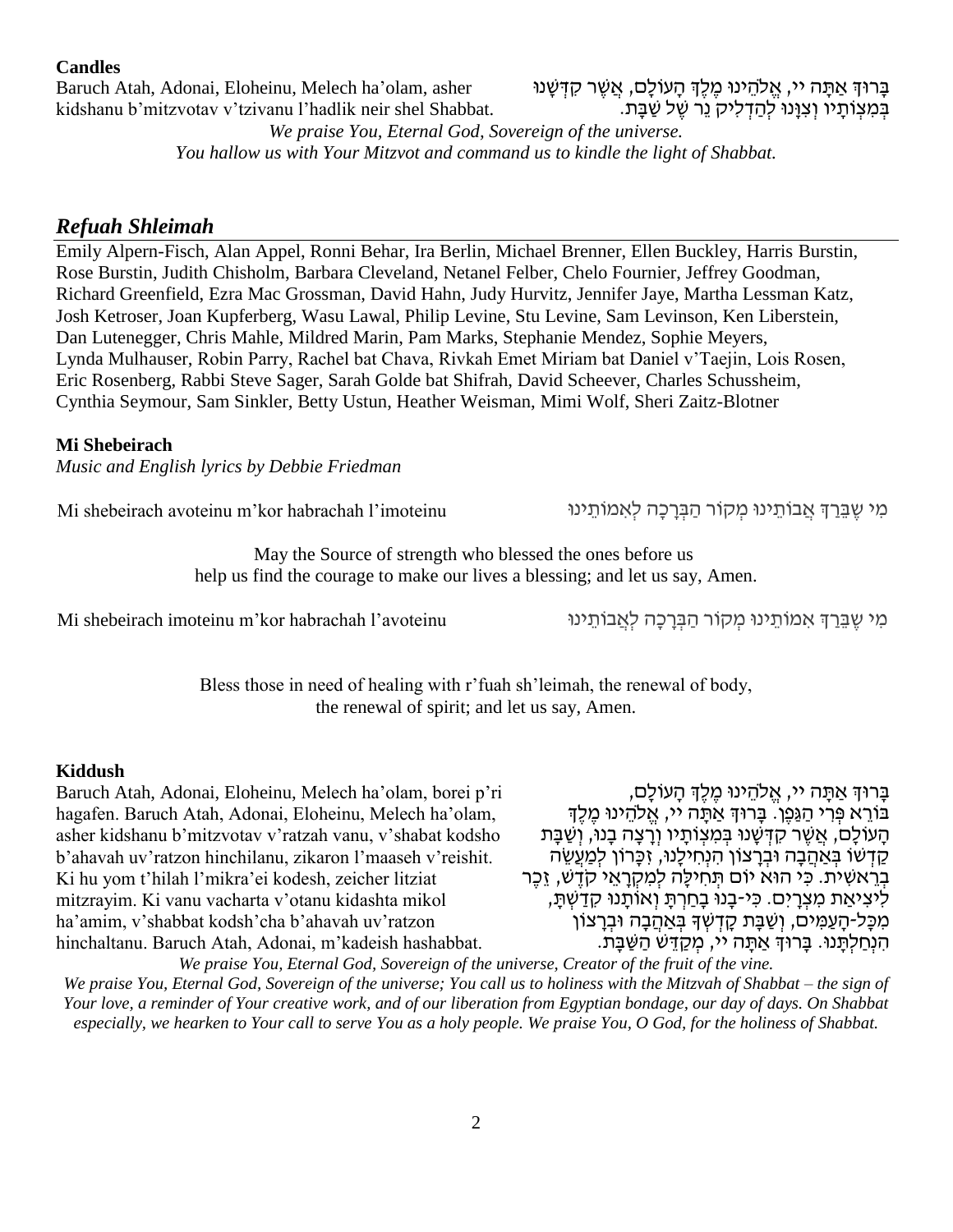#### **Challah**

Baruch Atah, Adonai, Eloheinu, Melech ha'olam, hamotzi lechem min ha'aretz. ברוּךְ אַתָּה יי, אֱלֹהֶינוּ מֶלֶךְ הָעוֹלָם, ּהַמּוֹצִיא לֶחֱם מִן הָאָרֵץ. *We praise You, Eternal God, Sovereign of the universe, who causes bread to come from the earth.*

#### **Olam Chesed Yibaneh**

עֹולָּם חֶׁ סֶׁ ד יִ בָּ נֶׁה. *.*yibaneh chesed Olam

I will build this world from love... ta da dai dai dai ya da da dai And you must build this world from love... ta dai dai… And if we build this world from love... Then God will build this world from love...

## *We Remember a Few of Far Too Many Lives Lost to COVID-19*

Arie Even, 88, Holocaust survivor and great-grandparent, Jerusalem, Israel Lisa Samuels, 60, great-grandmother, "Trekkie for life," Brooklyn, New York Jacqueline Tardif, 29, aerospace engineer and outreach volunteer, Gaithersburg, Maryland

### *We Remember Those Lost to Violence in Washington, DC*

Ezra Beyene, 22, Burke, VA; Terrance Brown, 21, Laurel, MD; Sierra Johnson, 27, NE DC; Timothy Stewart, 39, NE DC; Marquette White, 20, NE DC

#### *Shiva*

Jane Coates, mother of Sarah Grusin; Andrea Hamos, wife of James Hamos

### *Shloshim*

Rick Billingsley, Rita Karen, Judith Levin, David Raviv

#### *Yahrzeit*

Frank David Allender, Lorraine Beraha, Anita Bernard, Rachel Feldhay Brenner, Eugene Cohen, Edwin Decosta, Mari Bachrach Decosta, William Elisburg, Elizabeth Elisburg, Josefina Feeser, Sarah Feldman, Leonard Fels, Ruth Ann Ferguson, Eliana Finberg, Juan Francisco Fournier, Hyman Freeman, Reubin Nathan From, Fannie Gassman, Bebe Glass, Samuel Goldberg, Harold Goldman, Harold Goldstein, Joseph Grossman, Ruth Gruber, Paul Hazelton, Rosette Herschkovitz, Victor Hexter, Sylvia Hollander, Michael Bartlett Judson, Dorothy Lefko, Selma Levy, Rebecca Liebman, Liesl Lipczenko, Midori Maruyama, Howard Pinskey, Benjamin Rigberg, Robert Gilad Schamess, Justus Julius Schifferes, Samuel B. Skolnick, Jerry Spiegel, Marvin Sugar, Anne Weinberg, Katherine Wides, Hubert Wyatt, Henry Zapruder